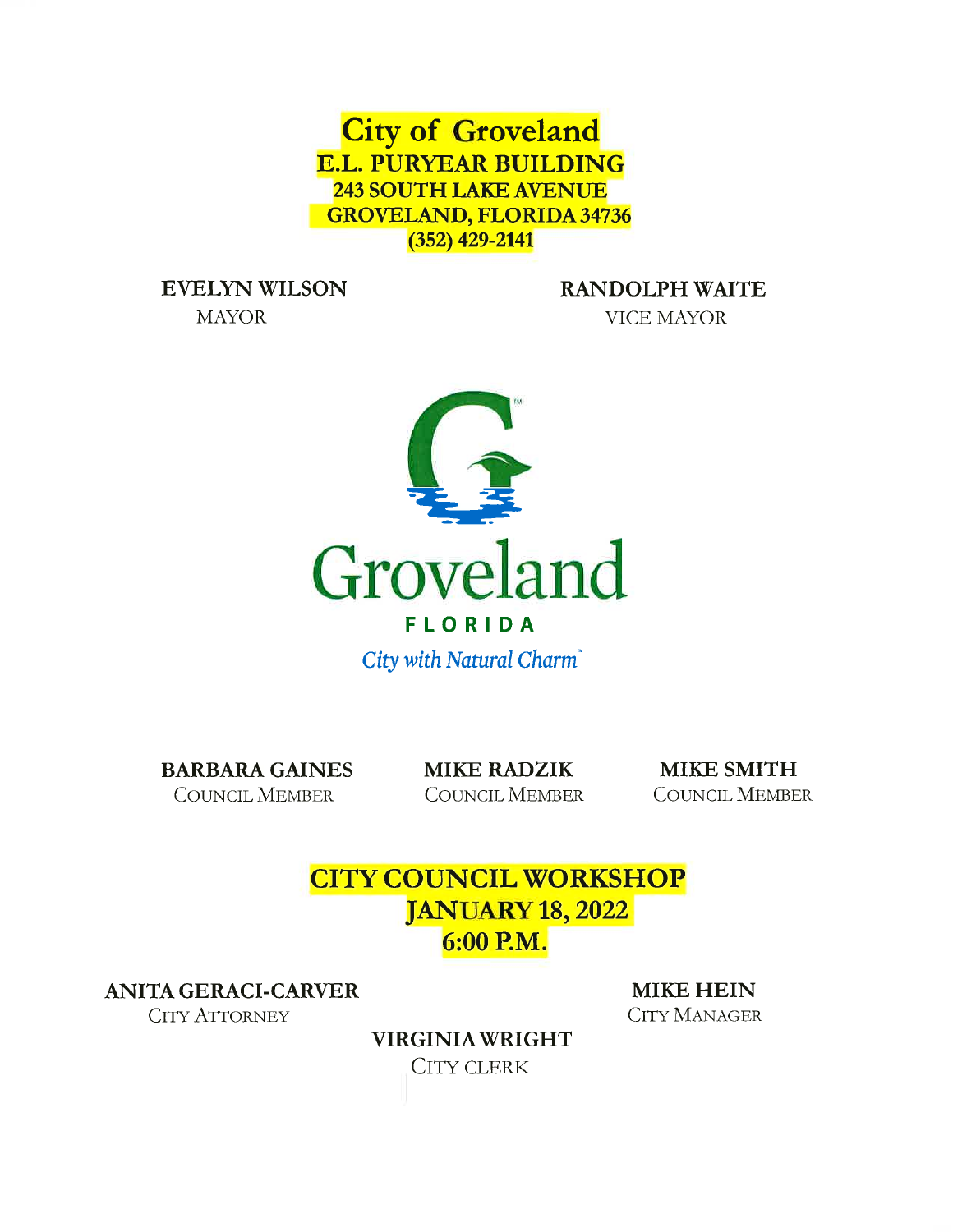#### GENERAL INFORMATION AND INSTRUCTIONS

The Mayor will ask fot comments ftom the public, requesting that anyone desiring to speak on an item. When recognized by the Mayor, please approach the podium and speak into the microphone, stating your name, address, if you are a ciizen that lives in the Groveland City limits, and then present the information you desite. Each person has a maximum of five (5) minutes to speak.

Items listed in the "Consent Agenda" will be approved by Council in their enttety by a single motion, unless otlrerwise indicated by Council. These are routine items not anticipated to be controversial and are placed on the Consent Agenda to expedite the meeting. If a Council Member, staff member or member of the public wishes to discuss any item on the Consent Agenda, they can request the item be removed from the Consent Agenda for discussion. The remaining items on the Consent Agenda will be voted on with one motion being made fot all items on the Consent Agenda. Then the item removed from the Consent Agenda will be sepatately considered and voted on.

Items identified with a double asterisk (\*\*) are quasi-judicial functions of the City Council other than land use; the Council Members disclose any ex parté communications.

Groveland Code of Ordinances Sec. 2-58 (f). Any person desiring to address the Council shall first secure the permission of the presiding officer and shall give his name and address for the record. All remarks shall be addressed to the Council as a body and not to any member thereof unless permission to do so is first granted by the presiding officer. Unless further time is granted by the presiding officer or the council, member of the public shall limit their discussion or address to no more than five minutes. No question shall be asked a council member or city official except through the presiding officer.

If yout address is exempt from public record you are not required to state it. In addition, do not give out your Social Security Number, phone number, email address or any other infotmation you do not want others to have access to as the meetings are recorded and those tecordings are considered public record.

Putsuant to the provisions of Chap. 286, F.S., Sec. 286.0105, if a person decides to appeal any decision made by this body with respect to any matter considered at this meeting, he ot she will need a record of the proceedings, and that for such purpose, he or she may need to ensure that a verbatim record of the proceedings is made, which record may include the testimony and evidence upon which the appeal is to be based and is advised to make such arrangements at his or her own expense.

In accotdance with the Americans with Disabilities Act and Section 286,26, Florida Statute, persons with disabilities needing special accommodation to participate in this meeting should contact the City Clerk's Office no later than 3 business day prior to the meeting at virginia.wright@groveland-fl.gov.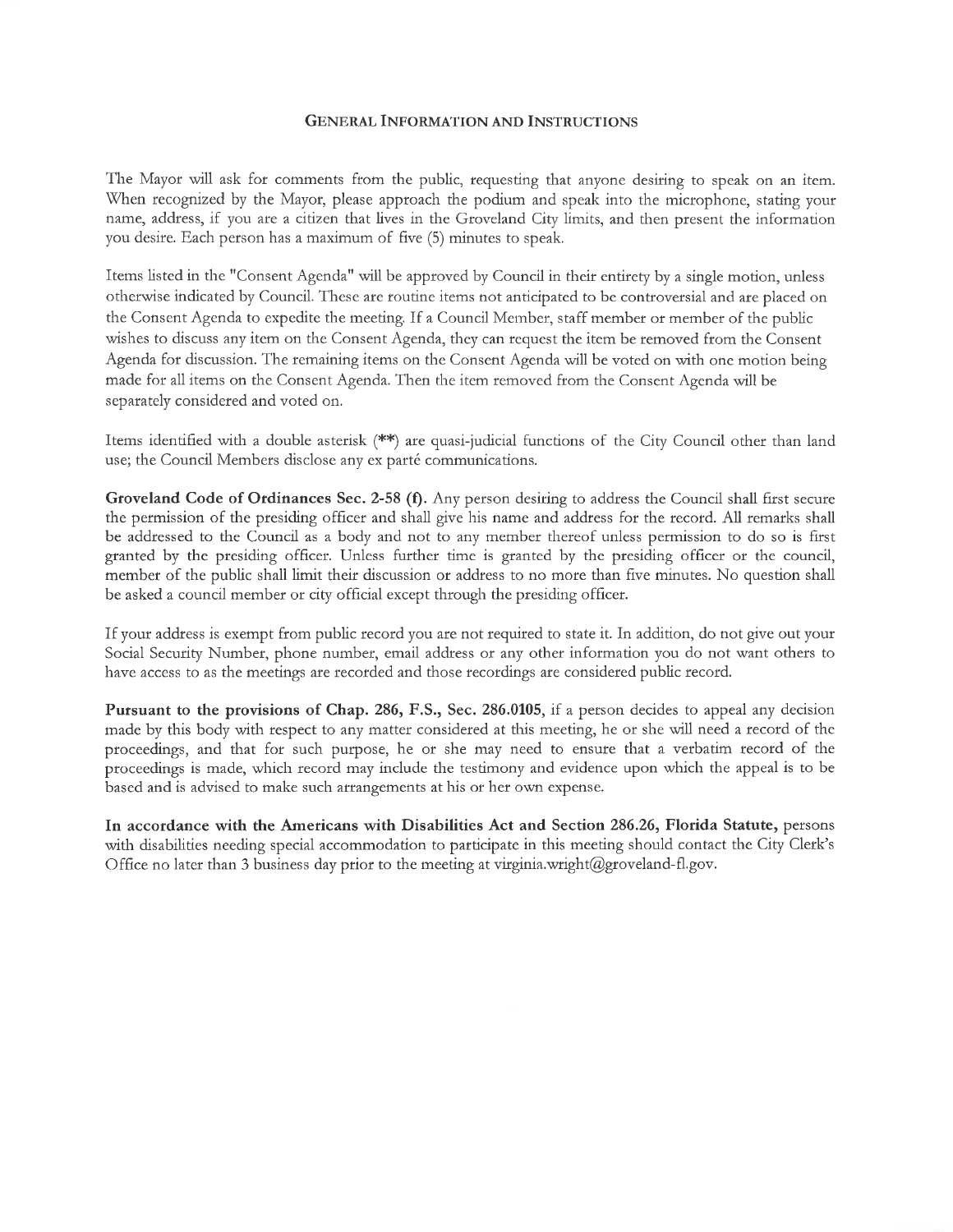# PUBLIC NOTICE AND AGENDA OF THE CITY OF GROVELAND CITY COUNCIL WORKSHOP SCHEDULED TO CONVENE AT 6:00 P.M. TUESDAY, JANUARY 18, 2022 LOCATED IN THE E.L. PURYEAR BUILDING AT 243 S. LAKE AVENUE, GROVELAND, FLORTDA 34736.

IT IS HIGHLY RECOMMENDED THOSE INDIVIDUALS WHO HAVB NOT RECEIVED THE COVID-19 VACCINE WEAR A MASK. For additional information please use the following CDC link at https://www.cdc.gov/coronavirus/2019-ncov/vaccines/fully-vaccinated-guidance.html

Please note: As an alternate option, the public can attend the January 18, 2022 City Council Workshop virtually. The virtual meeting will be in "watch/listen mode" only; no public comments will be taken virtually. Instructions to participate have been posted to the City's website under "public notices" at www.groveland-fl.gov

\*If you would like additional information regaxding an agenda item please contact the Clerk's Office via email at virginia.wright@groveland-fl.gov or  $(352)$  429-2141, ext. 9171.

| <b>MAYOR</b>            | <b>EVELYN WILSON</b>      |
|-------------------------|---------------------------|
| <b>VICE MAYOR</b>       | <b>RANDOLPH WAITE</b>     |
| <b>COUNCIL MEMBER</b>   | <b>BARBARA GAINES</b>     |
| <b>COUNCIL MEMBER</b>   | <b>MIKE RADZIK</b>        |
| <b>COUNCIL MEMBER</b>   | <b>MIKE SMITH</b>         |
| <b>CITY MANAGER</b>     | <b>MICHAEL HEIN</b>       |
| <b>SERGEANT-AT-ARMS</b> | <b>CHIEF SHAWN RAMSEY</b> |
| <b>CITY CLERK</b>       | <b>VIRGINIA WRIGHT</b>    |
| <b>CITY ATTORNEY</b>    | ANITA GERACI-CARVER, ESQ  |
|                         |                           |

evelyn.wilson@groveland-fl.gov randolph. Waite@groveland-fl.gov barbara.gaines@groveland-fl.gov mike.radzik@groveland-fl.gov mike.smith@groveland-fl.gov michael.hein@groveland-fl.gov shawn.ramsey@groveland-fl.gov virginia.wright@groveland-fl.gov

Please note: Most written communication to or from government officials regarding government business are public records available to the public and media upon request. Your e-mail communications may therefore be subject to public disclosure.

#### Call to Order

# RoIl Call

#### PLEDGE OF CONDUCT

- $\bullet$  We may disagree, but we will be respectful of one another.
- o We will direct all comments to issues.
- o We will avoid personal attacks.
- o Audience members wishing to speak must be recognized by the Mayor.
- . Speaking without being recognized will be considered "Out of Order."

# AGENDA

# 1. Strategic Plan Committee Update

#### ADJOURNMENT